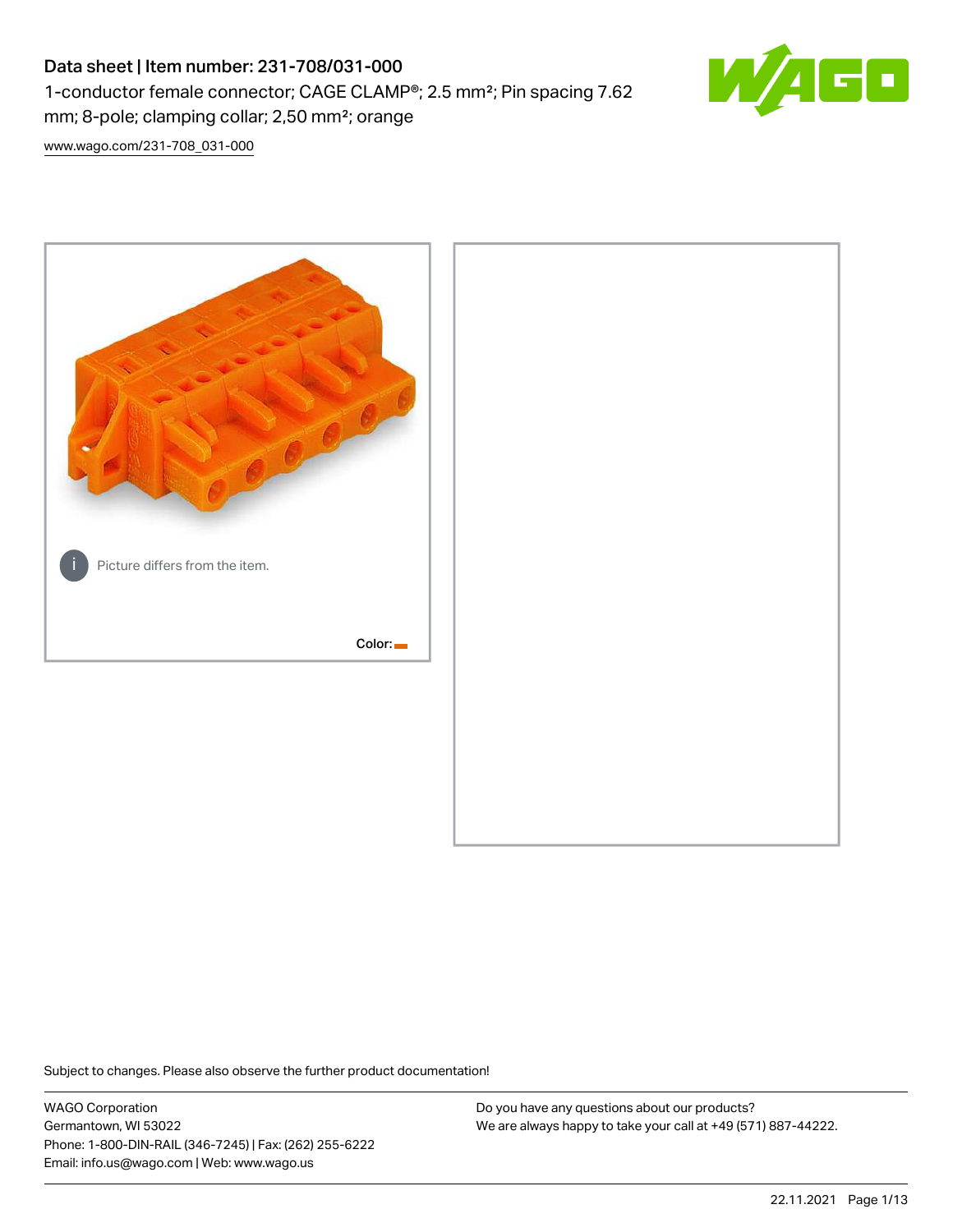



 $L =$  (pole no.  $-1$ ) x pin spacing  $+5.08$  mm

 $L_1 = L + 3$  mm

 $L_2 = L + 8.8$  mm

 $L_3 = L + 14.8$  mm

2- to 3-pole female connectors – one latch only

# Item description

■ Universal connection for all conductor types

Subject to changes. Please also observe the further product documentation!

WAGO Corporation Germantown, WI 53022 Phone: 1-800-DIN-RAIL (346-7245) | Fax: (262) 255-6222 Email: info.us@wago.com | Web: www.wago.us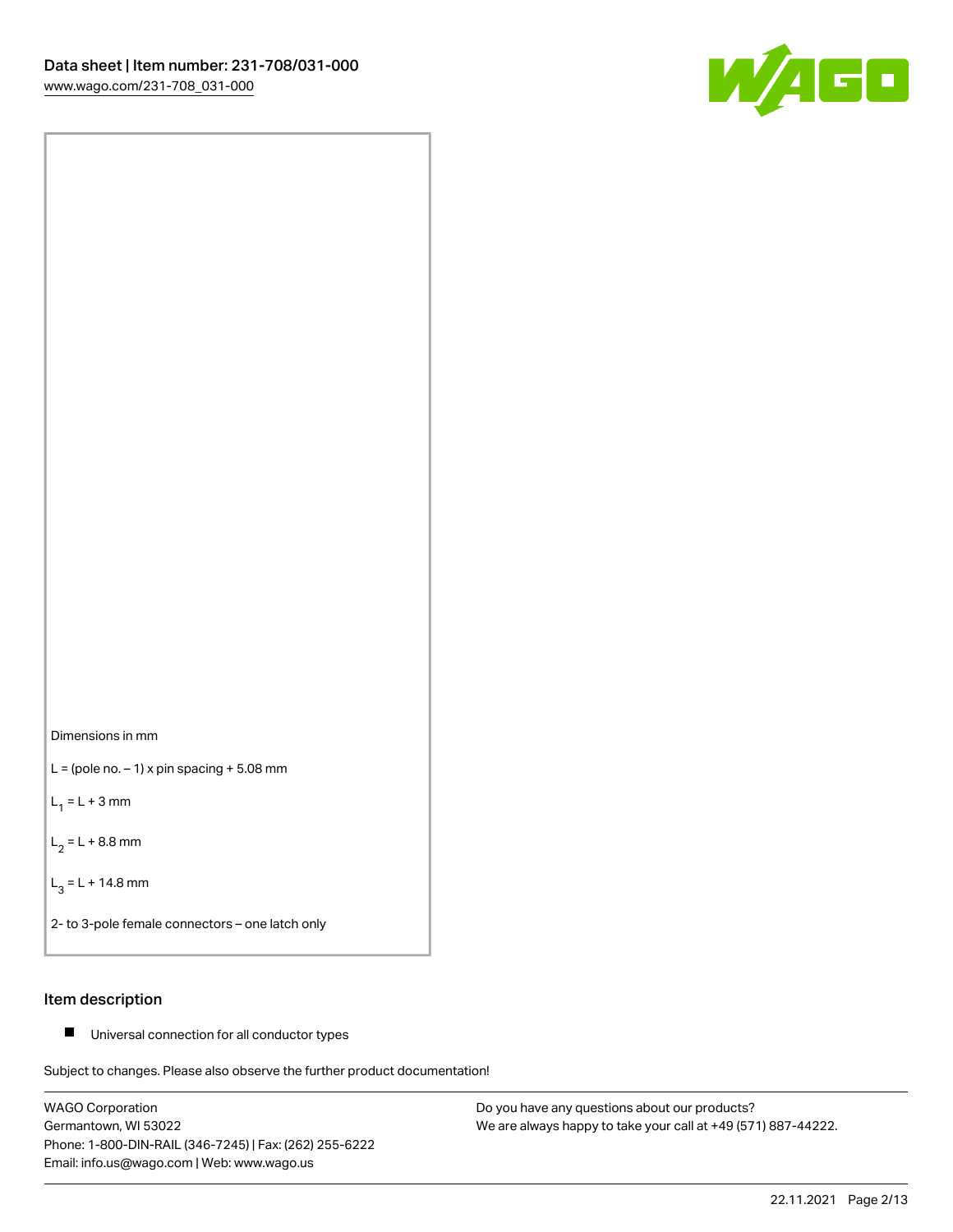

- $\blacksquare$ Easy cable pre-assembly and on-unit wiring via vertical and horizontal CAGE CLAMP<sup>®</sup> actuation
- $\blacksquare$ Integrated test ports
- $\blacksquare$ With coding fingers

# Data

| Safety information 1 | The MCS-MULTI CONNECTION SYSTEM includes connectors<br>without breaking capacity in accordance with DIN EN 61984. When<br>used as intended, these connectors must not be connected<br>/disconnected when live or under load. The circuit design should<br>ensure header pins, which can be touched, are not live when<br>unmated. |
|----------------------|-----------------------------------------------------------------------------------------------------------------------------------------------------------------------------------------------------------------------------------------------------------------------------------------------------------------------------------|
| Variants:            | Gold-plated or partially gold-plated contact surfaces<br>Other versions (or variants) can be requested from WAGO Sales or<br>configured at https://configurator.wago.com/                                                                                                                                                         |

# Electrical data

### IEC Approvals

| Ratings per                 | IEC/EN 60664-1                                                        |
|-----------------------------|-----------------------------------------------------------------------|
| Rated voltage (III / 3)     | 500 V                                                                 |
| Rated surge voltage (III/3) | 6 <sub>k</sub> V                                                      |
| Rated voltage (III/2)       | 630 V                                                                 |
| Rated surge voltage (III/2) | 6 <sub>k</sub> V                                                      |
| Nominal voltage (II/2)      | 1000V                                                                 |
| Rated surge voltage (II/2)  | 6 <sub>k</sub> V                                                      |
| Rated current               | 16 A                                                                  |
| Legend (ratings)            | $(III / 2)$ $\triangle$ Overvoltage category III / Pollution degree 2 |

# UL Approvals

| Approvals per                  | UL 1059 |
|--------------------------------|---------|
| Rated voltage UL (Use Group B) | 300 V   |
| Rated current UL (Use Group B) | 15A     |
| Rated voltage UL (Use Group D) | 300 V   |
| Rated current UL (Use Group D) | 10 A    |

Subject to changes. Please also observe the further product documentation!

| <b>WAGO Corporation</b>                                | Do you have any questions about our products?                 |
|--------------------------------------------------------|---------------------------------------------------------------|
| Germantown, WI 53022                                   | We are always happy to take your call at +49 (571) 887-44222. |
| Phone: 1-800-DIN-RAIL (346-7245)   Fax: (262) 255-6222 |                                                               |
| Email: info.us@wago.com   Web: www.wago.us             |                                                               |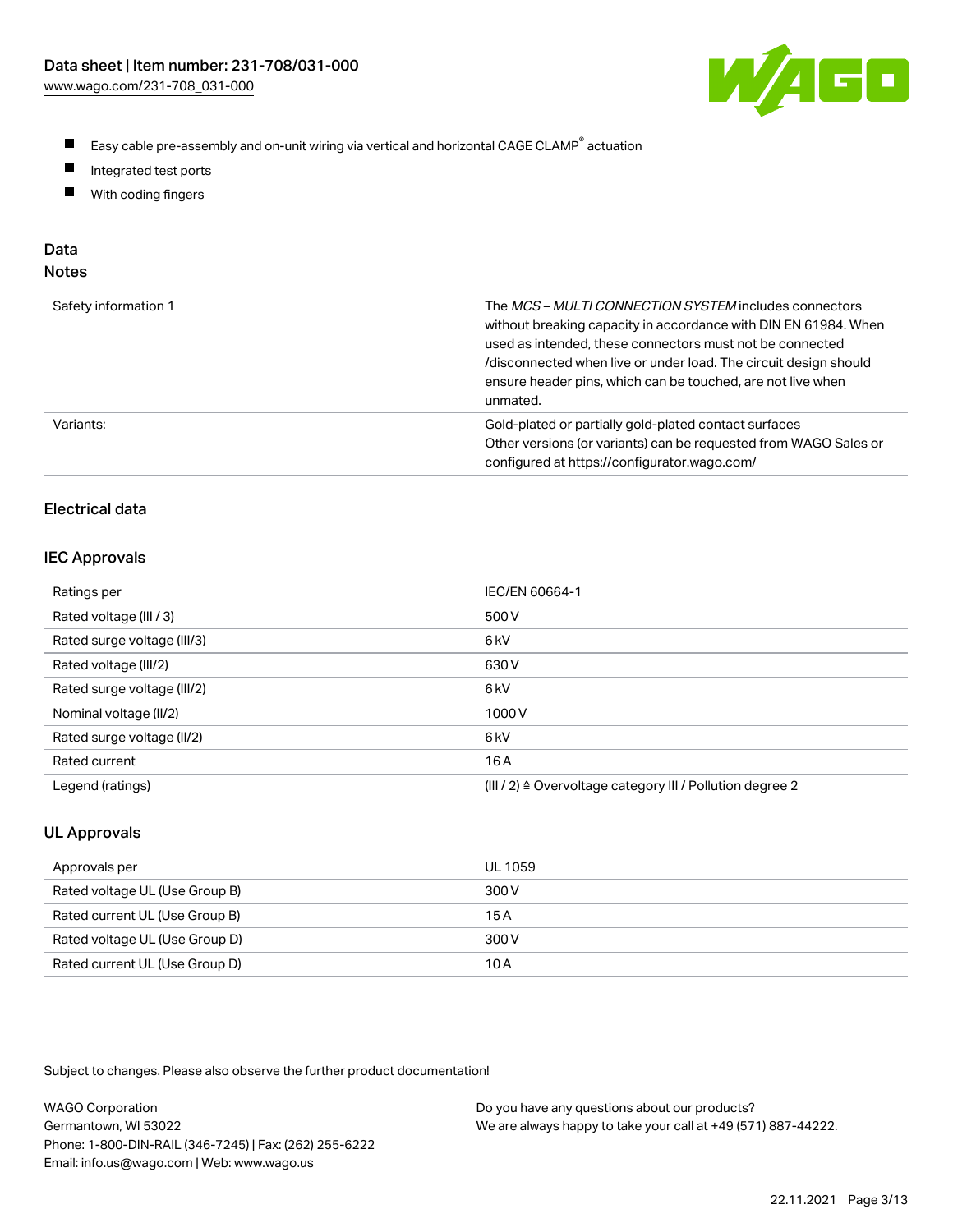

### Ratings per UL

| Rated voltage UL 1977 | 600 V |
|-----------------------|-------|
| Rated current UL 1977 | 1 E   |

### CSA Approvals

| Approvals per                   | CSA   |
|---------------------------------|-------|
| Rated voltage CSA (Use Group B) | 300 V |
| Rated current CSA (Use Group B) | 15 A  |
| Rated voltage CSA (Use Group D) | 300 V |
| Rated current CSA (Use Group D) | 10 A  |

### Connection data

| Total number of connection points |  |
|-----------------------------------|--|
| Total number of potentials        |  |
| Number of connection types        |  |
| Number of levels                  |  |

### Connection 1

| Connection technology                             | CAGE CLAMP <sup>®</sup>                 |
|---------------------------------------------------|-----------------------------------------|
| Actuation type                                    | Operating tool                          |
| Solid conductor                                   | $0.08$ 2.5 mm <sup>2</sup> / 28  12 AWG |
| Fine-stranded conductor                           | $0.082.5$ mm <sup>2</sup> / 28  12 AWG  |
| Fine-stranded conductor; with insulated ferrule   | $0.251.5$ mm <sup>2</sup>               |
| Fine-stranded conductor; with uninsulated ferrule | $0.252.5$ mm <sup>2</sup>               |
| Strip length                                      | 89 mm / 0.31  0.35 inch                 |
| Number of poles                                   | 8                                       |
| Conductor entry direction to mating direction     | 0°                                      |

# Physical data

| Pin spacing | 7.62 mm / 0.3 inch    |
|-------------|-----------------------|
| Width       | 73.22 mm / 2.883 inch |
| Height      | 14.3 mm / 0.563 inch  |
| Depth       | 26.45 mm / 1.041 inch |

Subject to changes. Please also observe the further product documentation!

WAGO Corporation Germantown, WI 53022 Phone: 1-800-DIN-RAIL (346-7245) | Fax: (262) 255-6222 Email: info.us@wago.com | Web: www.wago.us Do you have any questions about our products? We are always happy to take your call at +49 (571) 887-44222.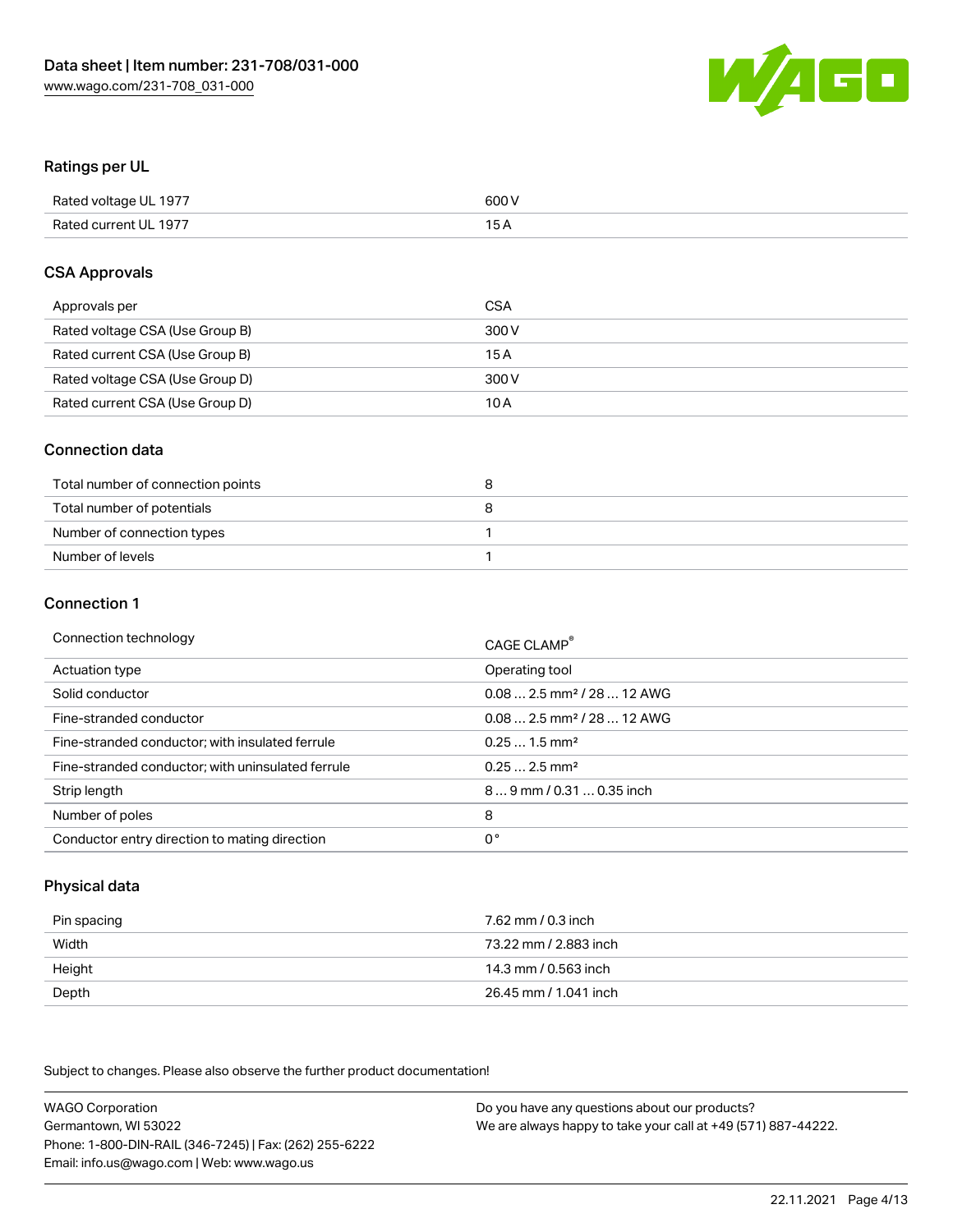

### Mechanical data

| Mounting type | Mounting flange       |
|---------------|-----------------------|
| Mounting type | Feed-through mounting |
|               | Panel mounting        |

### Plug-in connection

| Contact type (pluggable connector) | Female connector/socket |
|------------------------------------|-------------------------|
| Connector (connection type)        | for conductor           |
| Mismating protection               | No                      |
| Locking of plug-in connection      | Without                 |

# Material data

| Color                       | orange                            |
|-----------------------------|-----------------------------------|
| Material group              |                                   |
| Insulation material         | Polyamide (PA66)                  |
| Flammability class per UL94 | V <sub>0</sub>                    |
| Clamping spring material    | Chrome nickel spring steel (CrNi) |
| Contact material            | Copper alloy                      |
| Contact plating             | tin-plated                        |
| Fire load                   | 0.298MJ                           |
| Weight                      | 17.5g                             |
|                             |                                   |

### Environmental requirements

| Limit temperature range<br>. | . +85 °Ր<br>-60  -<br>_ _ _ |  |
|------------------------------|-----------------------------|--|
|------------------------------|-----------------------------|--|

# Commercial data

| Product Group         | 3 (Multi Conn. System) |
|-----------------------|------------------------|
| PU (SPU)              | 25 Stück               |
| Packaging type        | box                    |
| Country of origin     | <b>DE</b>              |
| <b>GTIN</b>           | 4044918376716          |
| Customs tariff number | 8536694040             |

# Approvals / Certificates

### Country specific Approvals

Subject to changes. Please also observe the further product documentation!

| <b>WAGO Corporation</b>                                | Do you have any questions about our products?                 |
|--------------------------------------------------------|---------------------------------------------------------------|
| Germantown, WI 53022                                   | We are always happy to take your call at +49 (571) 887-44222. |
| Phone: 1-800-DIN-RAIL (346-7245)   Fax: (262) 255-6222 |                                                               |
| Email: info.us@wago.com   Web: www.wago.us             |                                                               |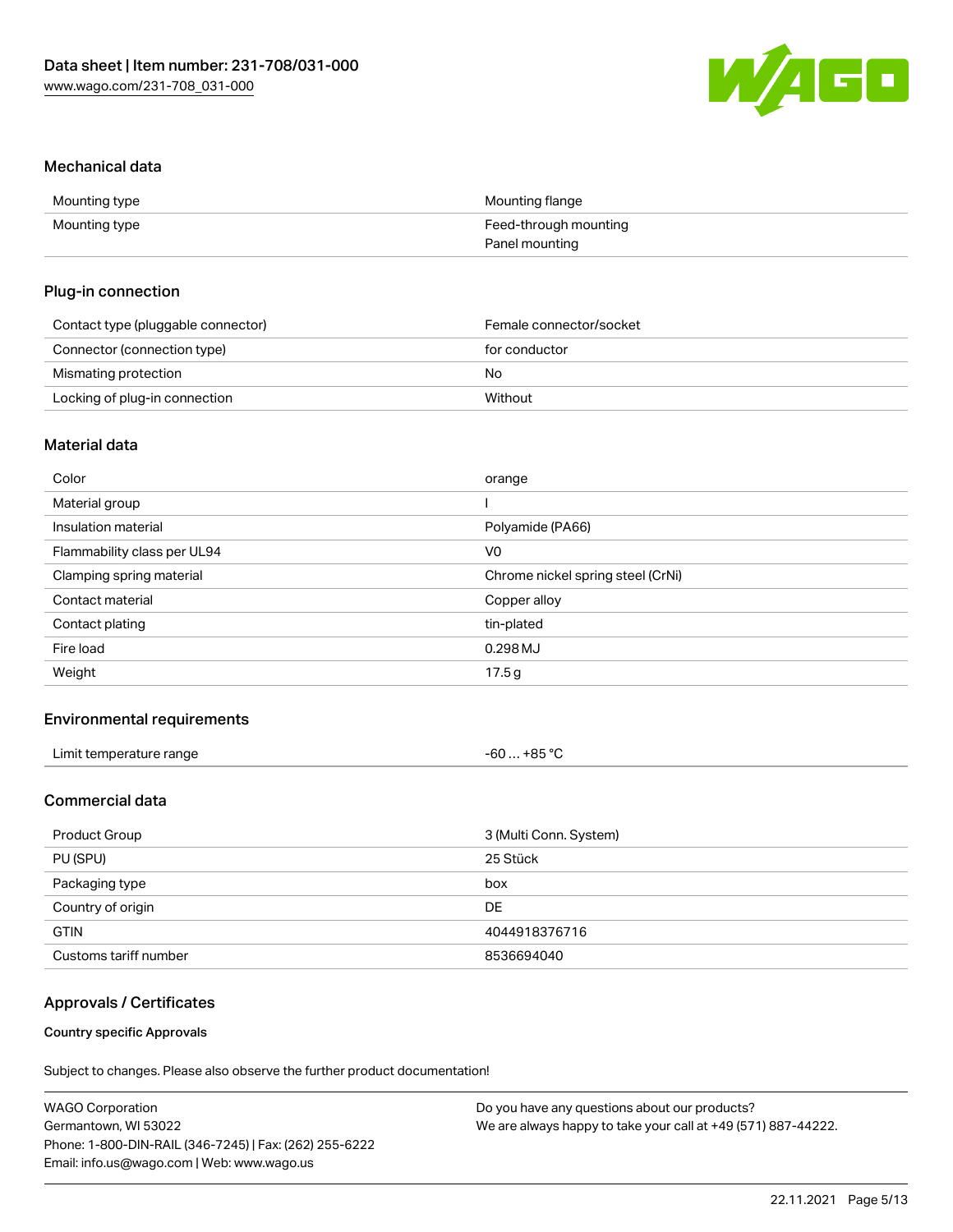[www.wago.com/231-708\\_031-000](http://www.wago.com/231-708_031-000)



| Logo | Approval                               | <b>Additional Approval Text</b> | Certificate<br>name |
|------|----------------------------------------|---------------------------------|---------------------|
|      | CВ<br>DEKRA Certification B.V.         | IEC 61984                       | NL-39756            |
|      | <b>CSA</b><br>DEKRA Certification B.V. | C <sub>22.2</sub>               | 1466354             |

#### Ship Approvals

|                          |                             |                                 | Certificate |
|--------------------------|-----------------------------|---------------------------------|-------------|
| Logo                     | Approval                    | <b>Additional Approval Text</b> | name        |
| ABS.                     | <b>ABS</b>                  | $\overline{\phantom{0}}$        | $19-$       |
|                          | American Bureau of Shipping |                                 | HG1869876-  |
|                          |                             |                                 | <b>PDA</b>  |
|                          |                             |                                 |             |
|                          | BV                          | <b>IEC 60998</b>                | 11915/D0    |
|                          | Bureau Veritas S.A.         |                                 | BV          |
|                          |                             |                                 |             |
| <b>BUREAU</b><br>VERITAS |                             |                                 |             |

### UL-Approvals

| Logo                  | Approval                                    | <b>Additional Approval Text</b> | Certificate<br>name |
|-----------------------|---------------------------------------------|---------------------------------|---------------------|
| $\boldsymbol{\theta}$ | <b>UR</b><br>Underwriters Laboratories Inc. | <b>UL 1977</b>                  | E45171              |
| 8                     | <b>UR</b><br>Underwriters Laboratories Inc. | <b>UL 1059</b>                  | E45172              |

# **Counterpart**

| Item no.731-638<br>1-conductor male connector; CAGE CLAMP <sup>®</sup> ; 2.5 mm <sup>2</sup> ; Pin spacing 7.62 mm; 8-pole; 2,50 mm <sup>2</sup> ;<br>orange | www.wago.com/731-638             |
|--------------------------------------------------------------------------------------------------------------------------------------------------------------|----------------------------------|
| Item no.231-738/001-000<br>THT male header; 1.0 x 1.0 mm solder pin; straight; Pin spacing 7.62 mm; 8-pole; orange                                           | www.wago.com/231-738/001-<br>000 |

Subject to changes. Please also observe the further product documentation!

| <b>WAGO Corporation</b>                                | Do you have any questions about our products?                 |
|--------------------------------------------------------|---------------------------------------------------------------|
| Germantown, WI 53022                                   | We are always happy to take your call at +49 (571) 887-44222. |
| Phone: 1-800-DIN-RAIL (346-7245)   Fax: (262) 255-6222 |                                                               |
| Email: info.us@wago.com   Web: www.wago.us             |                                                               |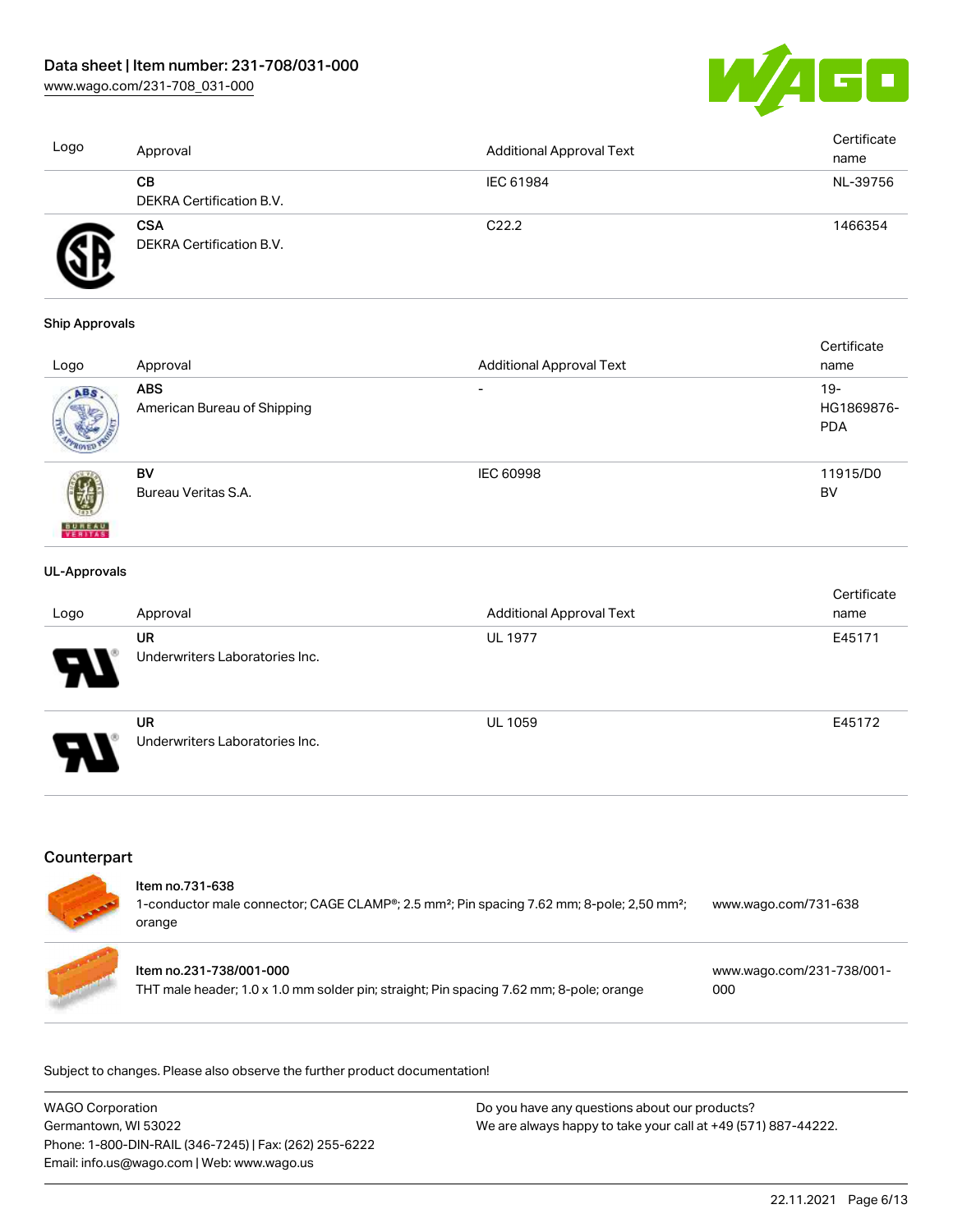

#### Item no.231-938/001-000

THT male header; 1.0 x 1.0 mm solder pin; angled; Pin spacing 7.62 mm; 8-pole; orange

[www.wago.com/231-938/001-](https://www.wago.com/231-938/001-000) [000](https://www.wago.com/231-938/001-000)

### Optional accessories

| Mounting             |                                                                                                   |                      |
|----------------------|---------------------------------------------------------------------------------------------------|----------------------|
| Mounting accessories |                                                                                                   |                      |
|                      | Item no.: 209-147                                                                                 |                      |
|                      | Self-tapping screw                                                                                | www.wago.com/209-147 |
|                      | Item no.: 231-194                                                                                 | www.wago.com/231-194 |
|                      | Self-tapping screw; B 2.2x13, fixing hole 1.8 mm Ø                                                |                      |
|                      | Item no.: 231-195                                                                                 |                      |
|                      | Screw with nut; M2x12; for fixing element                                                         | www.wago.com/231-195 |
|                      | Item no.: 231-295                                                                                 |                      |
|                      | Screw with nut                                                                                    | www.wago.com/231-295 |
| Tools                |                                                                                                   |                      |
| Operating tool       |                                                                                                   |                      |
|                      | Item no.: 231-159                                                                                 |                      |
|                      | Operating tool; natural                                                                           | www.wago.com/231-159 |
|                      | Item no.: 231-231                                                                                 |                      |
|                      | Combination operating tool; red                                                                   | www.wago.com/231-231 |
|                      | Item no.: 210-657                                                                                 |                      |
|                      | Operating tool; Blade: 3.5 x 0.5 mm; with a partially insulated shaft; short; multicoloured       | www.wago.com/210-657 |
|                      | Item no.: 210-720                                                                                 |                      |
|                      | Operating tool; Blade: 3.5 x 0.5 mm; with a partially insulated shaft; multicoloured              | www.wago.com/210-720 |
|                      | Item no.: 231-131                                                                                 |                      |
|                      | Operating tool; made of insulating material; 1-way; loose; white                                  | www.wago.com/231-131 |
|                      |                                                                                                   |                      |
|                      | Item no.: 231-291                                                                                 |                      |
|                      | Operating tool; made of insulating material; 1-way; loose; red                                    | www.wago.com/231-291 |
|                      |                                                                                                   |                      |
| <b>Ferrules</b>      |                                                                                                   |                      |
| Ferrule              |                                                                                                   |                      |
|                      | Item no.: 216-101                                                                                 | www.wago.com/216-101 |
|                      | Ferrule; Sleeve for 0.5 mm <sup>2</sup> / AWG 22; uninsulated; electro-tin plated; silver-colored |                      |
| š                    | Item no.: 216-104                                                                                 | www.wago.com/216-104 |
|                      | Ferrule; Sleeve for 1.5 mm <sup>2</sup> / AWG 16; uninsulated; electro-tin plated; silver-colored |                      |
|                      |                                                                                                   |                      |

Subject to changes. Please also observe the further product documentation!

WAGO Corporation Germantown, WI 53022 Phone: 1-800-DIN-RAIL (346-7245) | Fax: (262) 255-6222 Email: info.us@wago.com | Web: www.wago.us Do you have any questions about our products? We are always happy to take your call at +49 (571) 887-44222.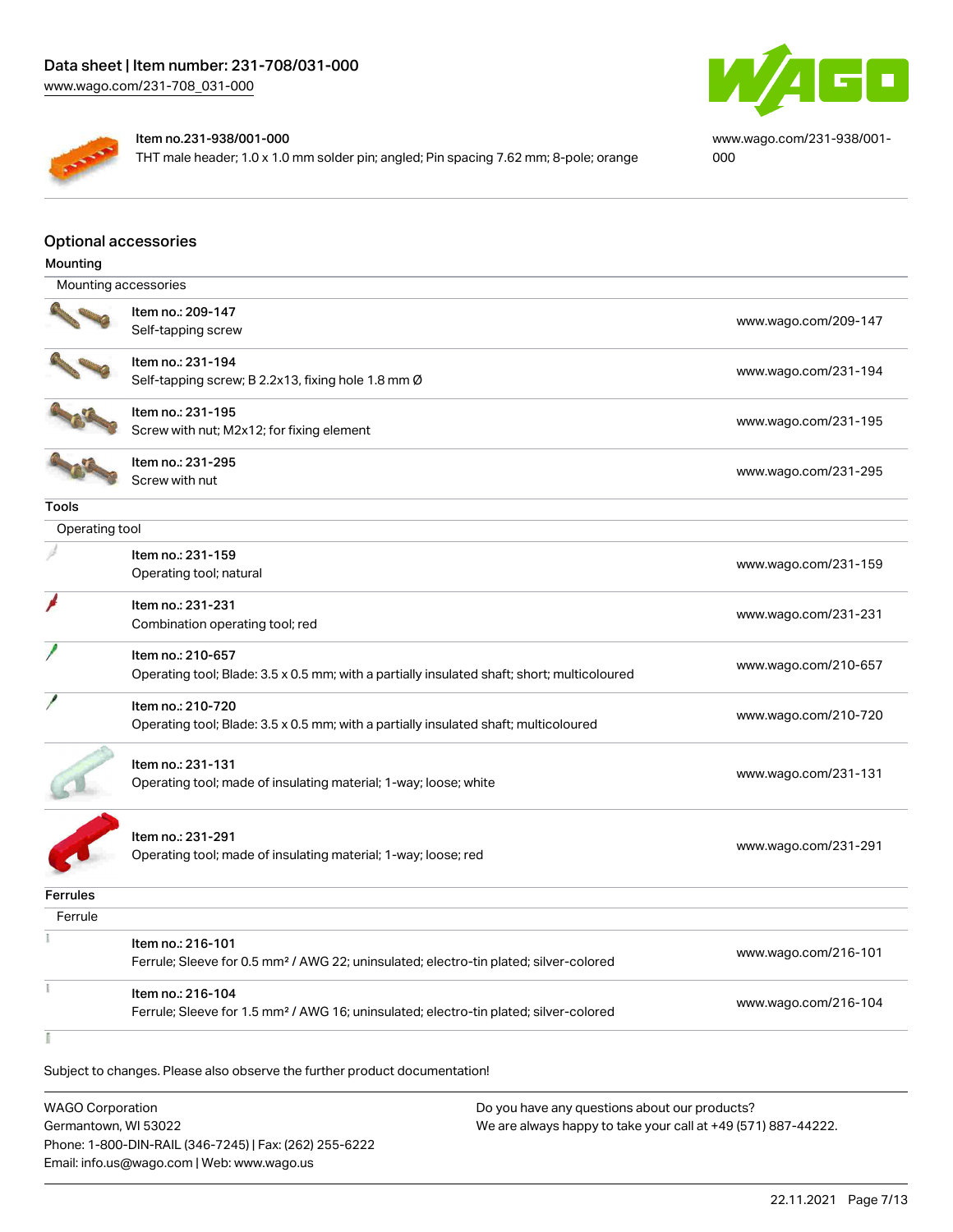# Data sheet | Item number: 231-708/031-000

[www.wago.com/231-708\\_031-000](http://www.wago.com/231-708_031-000)



| Item no.: 216-106<br>Ferrule; Sleeve for 2.5 mm <sup>2</sup> / AWG 14; uninsulated; electro-tin plated; silver-colored                                                                            | www.wago.com/216-106 |
|---------------------------------------------------------------------------------------------------------------------------------------------------------------------------------------------------|----------------------|
| Item no.: 216-102<br>Ferrule; Sleeve for 0.75 mm <sup>2</sup> / AWG 20; uninsulated; electro-tin plated; silver-colored                                                                           | www.wago.com/216-102 |
| Item no.: 216-103<br>Ferrule; Sleeve for 1 mm <sup>2</sup> / AWG 18; uninsulated; electro-tin plated                                                                                              | www.wago.com/216-103 |
| Item no.: 216-123<br>Ferrule; Sleeve for 1 mm <sup>2</sup> / AWG 18; uninsulated; electro-tin plated; silver-colored                                                                              | www.wago.com/216-123 |
| Item no.: 216-122<br>Ferrule; Sleeve for 0.75 mm <sup>2</sup> / AWG 20; uninsulated; electro-tin plated; silver-colored                                                                           | www.wago.com/216-122 |
| Item no.: 216-124<br>Ferrule; Sleeve for 1.5 mm <sup>2</sup> / AWG 16; uninsulated; electro-tin plated                                                                                            | www.wago.com/216-124 |
| Item no.: 216-142<br>Ferrule; Sleeve for 0.75 mm <sup>2</sup> / 18 AWG; uninsulated; electro-tin plated; electrolytic copper; gastight<br>crimped; acc. to DIN 46228, Part 1/08.92                | www.wago.com/216-142 |
| Item no.: 216-132<br>Ferrule; Sleeve for 0.34 mm <sup>2</sup> / AWG 24; uninsulated; electro-tin plated                                                                                           | www.wago.com/216-132 |
| Item no.: 216-121<br>Ferrule; Sleeve for 0.5 mm <sup>2</sup> / AWG 22; uninsulated; electro-tin plated; silver-colored                                                                            | www.wago.com/216-121 |
| Item no.: 216-143<br>Ferrule; Sleeve for 1 mm <sup>2</sup> / AWG 18; uninsulated; electro-tin plated; electrolytic copper; gastight<br>crimped; acc. to DIN 46228, Part 1/08.92                   | www.wago.com/216-143 |
| Item no.: 216-131<br>Ferrule; Sleeve for 0.25 mm <sup>2</sup> / AWG 24; uninsulated; electro-tin plated; silver-colored                                                                           | www.wago.com/216-131 |
| Item no.: 216-141<br>Ferrule; Sleeve for 0.5 mm <sup>2</sup> / 20 AWG; uninsulated; electro-tin plated; electrolytic copper; gastight<br>crimped; acc. to DIN 46228, Part 1/08.92                 | www.wago.com/216-141 |
| Item no.: 216-152<br>Ferrule; Sleeve for 0.34 mm <sup>2</sup> / AWG 24; uninsulated; electro-tin plated                                                                                           | www.wago.com/216-152 |
| Item no.: 216-203<br>Ferrule; Sleeve for 1 mm <sup>2</sup> / AWG 18; insulated; electro-tin plated; red                                                                                           | www.wago.com/216-203 |
| Item no.: 216-202<br>Ferrule; Sleeve for 0.75 mm <sup>2</sup> / 18 AWG; insulated; electro-tin plated; gray                                                                                       | www.wago.com/216-202 |
| Item no.: 216-151<br>Ferrule; Sleeve for 0.25 mm <sup>2</sup> / AWG 24; uninsulated; electro-tin plated                                                                                           | www.wago.com/216-151 |
| ltem no.: 216-204<br>Ferrule; Sleeve for 1.5 mm <sup>2</sup> / AWG 16; insulated; electro-tin plated; black                                                                                       | www.wago.com/216-204 |
| Item no.: 216-144<br>Ferrule; Sleeve for 1.5 mm <sup>2</sup> / AWG 16; uninsulated; electro-tin plated; electrolytic copper; gastight<br>crimped; acc. to DIN 46228, Part 1/08.92; silver-colored | www.wago.com/216-144 |
| Subject to changes. Please also observe the further product documentation!                                                                                                                        |                      |
| <b>WAGO Corporation</b><br>Do you have any questions about our products?                                                                                                                          |                      |

Germantown, WI 53022 Phone: 1-800-DIN-RAIL (346-7245) | Fax: (262) 255-6222 Email: info.us@wago.com | Web: www.wago.us

We are always happy to take your call at +49 (571) 887-44222.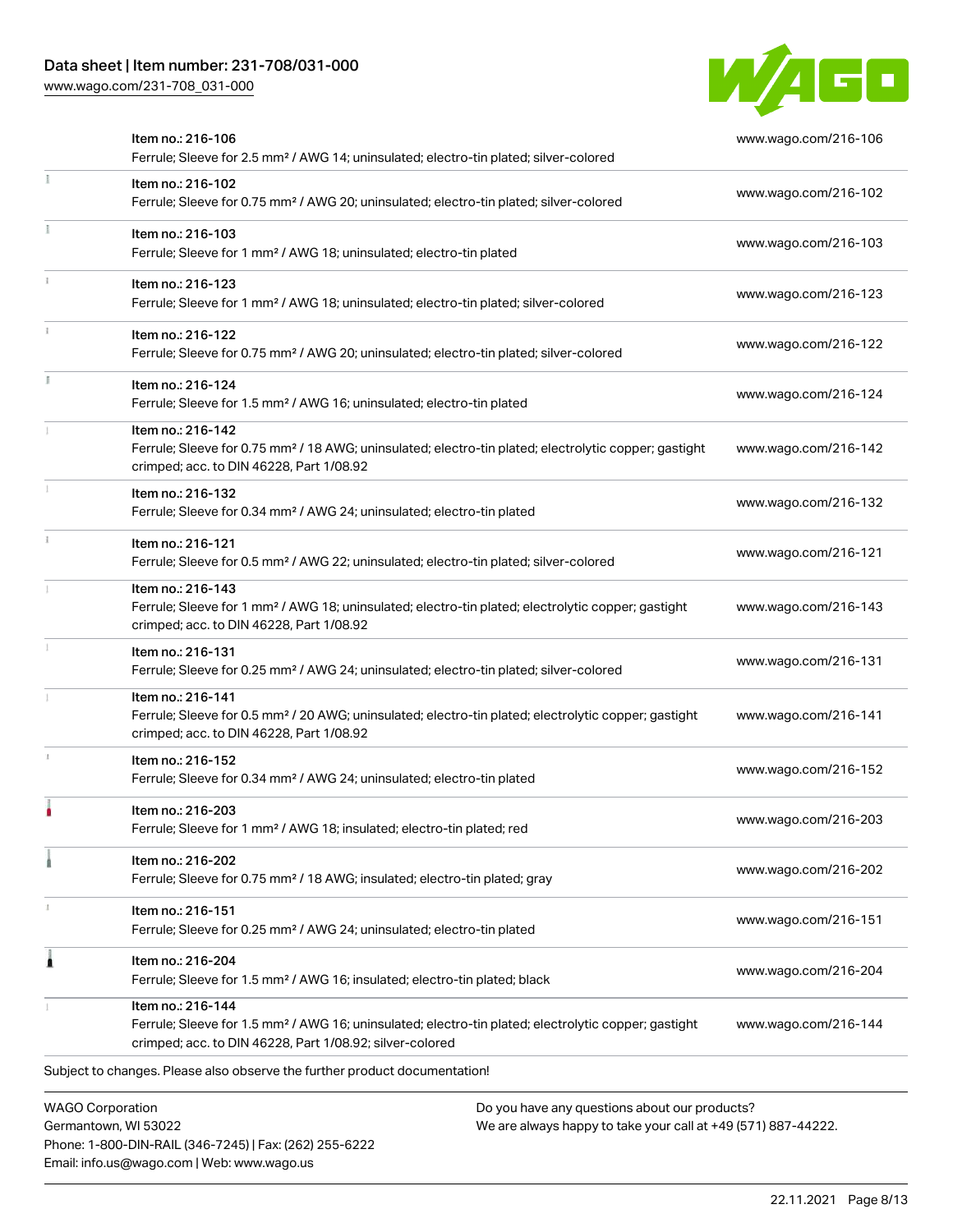# Data sheet | Item number: 231-708/031-000

[www.wago.com/231-708\\_031-000](http://www.wago.com/231-708_031-000)



|   | Item no.: 216-201<br>Ferrule; Sleeve for 0.5 mm <sup>2</sup> / 20 AWG; insulated; electro-tin plated; white                                                                                             | www.wago.com/216-201 |
|---|---------------------------------------------------------------------------------------------------------------------------------------------------------------------------------------------------------|----------------------|
|   | Item no.: 216-223<br>Ferrule; Sleeve for 1 mm <sup>2</sup> / AWG 18; insulated; electro-tin plated; red                                                                                                 | www.wago.com/216-223 |
|   | Item no.: 216-241<br>Ferrule; Sleeve for 0.5 mm <sup>2</sup> / 20 AWG; insulated; electro-tin plated; electrolytic copper; gastight<br>crimped; acc. to DIN 46228, Part 4/09.90; white                  | www.wago.com/216-241 |
|   | Item no.: 216-242<br>Ferrule; Sleeve for 0.75 mm <sup>2</sup> / 18 AWG; insulated; electro-tin plated; electrolytic copper; gastight<br>crimped; acc. to DIN 46228, Part 4/09.90; gray                  | www.wago.com/216-242 |
|   | Item no.: 216-222<br>Ferrule; Sleeve for 0.75 mm <sup>2</sup> / 18 AWG; insulated; electro-tin plated; gray                                                                                             | www.wago.com/216-222 |
|   | Item no.: 216-221<br>Ferrule; Sleeve for 0.5 mm <sup>2</sup> / 20 AWG; insulated; electro-tin plated; white                                                                                             | www.wago.com/216-221 |
| ۸ | Item no.: 216-224<br>Ferrule; Sleeve for 1.5 mm <sup>2</sup> / AWG 16; insulated; electro-tin plated; black                                                                                             | www.wago.com/216-224 |
|   | Item no.: 216-243<br>Ferrule; Sleeve for 1 mm <sup>2</sup> / AWG 18; insulated; electro-tin plated; electrolytic copper; gastight crimped; www.wago.com/216-243<br>acc. to DIN 46228, Part 4/09.90; red |                      |
| Â | Item no.: 216-244<br>Ferrule; Sleeve for 1.5 mm <sup>2</sup> / AWG 16; insulated; electro-tin plated; electrolytic copper; gastight<br>crimped; acc. to DIN 46228, Part 4/09.90; black                  | www.wago.com/216-244 |
|   | Item no.: 216-263<br>Ferrule; Sleeve for 1 mm <sup>2</sup> / AWG 18; insulated; electro-tin plated; electrolytic copper; gastight crimped; www.wago.com/216-263<br>acc. to DIN 46228, Part 4/09.90; red |                      |
| 1 | Item no.: 216-264<br>Ferrule; Sleeve for 1.5 mm <sup>2</sup> / AWG 16; insulated; electro-tin plated; electrolytic copper; gastight<br>crimped; acc. to DIN 46228, Part 4/09.90; black                  | www.wago.com/216-264 |
| 1 | Item no.: 216-284<br>Ferrule; Sleeve for 1.5 mm <sup>2</sup> / AWG 16; insulated; electro-tin plated; electrolytic copper; gastight<br>crimped; acc. to DIN 46228, Part 4/09.90; black                  | www.wago.com/216-284 |
|   | Item no.: 216-262<br>Ferrule; Sleeve for 0.75 mm <sup>2</sup> / 18 AWG; insulated; electro-tin plated; electrolytic copper; gastight<br>crimped; acc. to DIN 46228, Part 4/09.90; gray                  | www.wago.com/216-262 |
|   | Item no.: 216-301<br>Ferrule; Sleeve for 0.25 mm <sup>2</sup> / AWG 24; insulated; electro-tin plated; yellow                                                                                           | www.wago.com/216-301 |
|   | Item no.: 216-321<br>Ferrule; Sleeve for 0.25 mm <sup>2</sup> / AWG 24; insulated; electro-tin plated; yellow                                                                                           | www.wago.com/216-321 |
| ٠ | Item no.: 216-322<br>Ferrule; Sleeve for 0.34 mm <sup>2</sup> / 22 AWG; insulated; electro-tin plated; green                                                                                            | www.wago.com/216-322 |
|   | Item no.: 216-302<br>Ferrule; Sleeve for 0.34 mm <sup>2</sup> / 22 AWG; insulated; electro-tin plated; light turquoise                                                                                  | www.wago.com/216-302 |
|   | Subject to changes. Please also observe the further product documentation!                                                                                                                              |                      |

WAGO Corporation Germantown, WI 53022 Phone: 1-800-DIN-RAIL (346-7245) | Fax: (262) 255-6222 Email: info.us@wago.com | Web: www.wago.us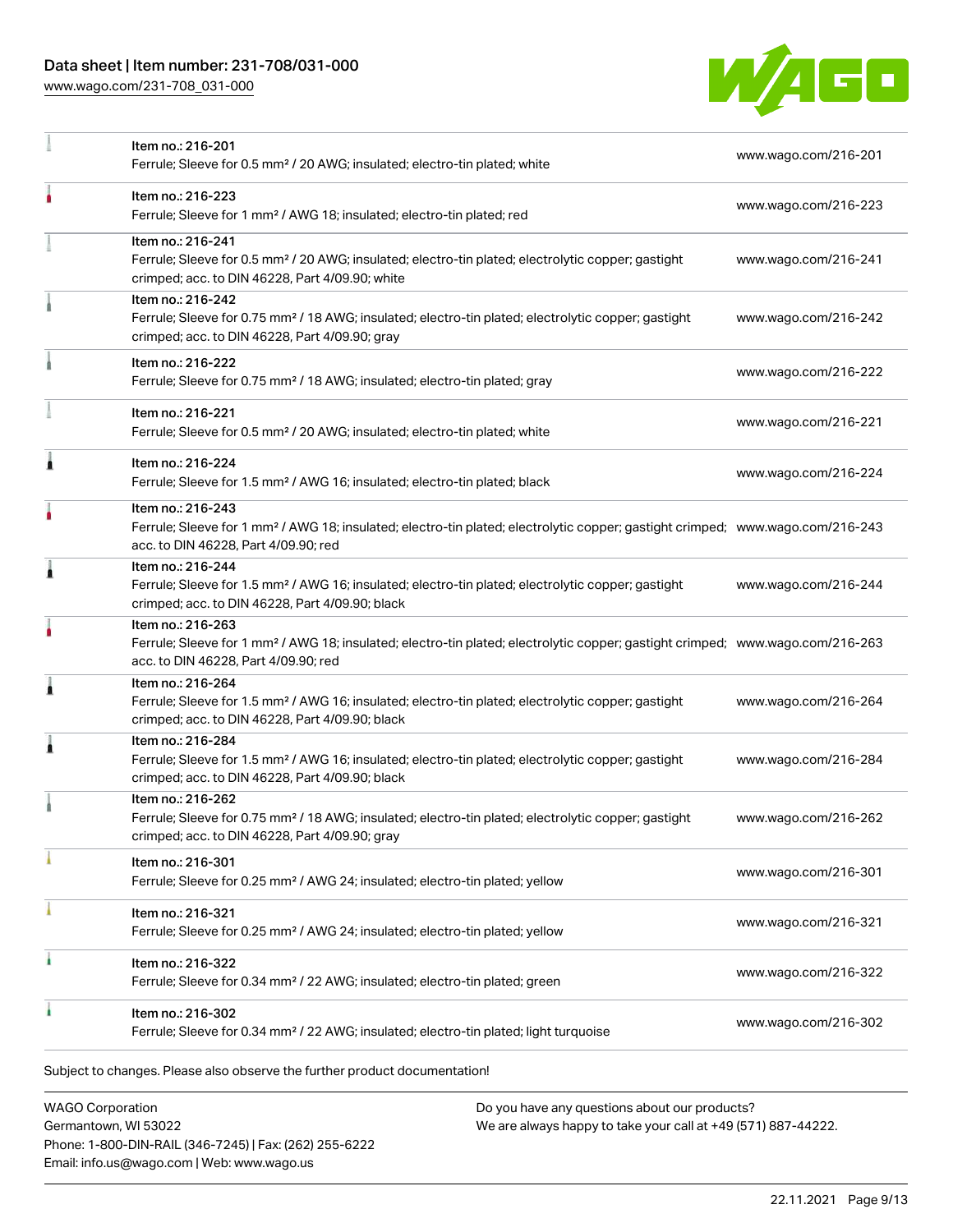[www.wago.com/231-708\\_031-000](http://www.wago.com/231-708_031-000)



#### Testing accessories

Testing accessories



### Item no.: 210-136 nomme...<br>Test plug; 2 mm Ø; with 500 mm cable [www.wago.com/210-136](http://www.wago.com/210-136)

[www.wago.com/210-332](http://www.wago.com/210-332/762-020)

[/762-020](http://www.wago.com/210-332/762-020)

2.0 MB

### Item no.: 231-662

Test plugs for female connectors; for 7.5 mm and 7.62 mm pin spacing; 2,50 mm²; light gray [www.wago.com/231-662](http://www.wago.com/231-662)

#### Marking accessories

Marking strip

| ltem no.: 210-331/762-202 |  |
|---------------------------|--|
|                           |  |

Marking strips; as a DIN A4 sheet; MARKED; 1-16 (100x); Height of marker strip: 2.3 mm/0.091 in; Strip length 182 mm; Horizontal marking; Self-adhesive; white [www.wago.com/210-331](http://www.wago.com/210-331/762-202) [/762-202](http://www.wago.com/210-331/762-202)

### Item no.: 210-332/762-020

Marking strips; as a DIN A4 sheet; MARKED; 1-20 (80x); Height of marker strip: 3 mm; Strip length 182 mm; Horizontal marking; Self-adhesive; white

**Cover** 

 $\sigma$   $\rho$ 

### **Cover** 基

Item no.: 231-669

Lockout caps; for covering unused clamping units; orange [www.wago.com/231-669](http://www.wago.com/231-669)

#### Insulations stops

Insulation stop



# Item no.: 231-673

Insulation stop; 0.08-0.2 mm<sup>2</sup> / 0.2 mm<sup>2</sup> "s"; white [www.wago.com/231-673](http://www.wago.com/231-673) www.wago.com/231-673

**CALL** Leee

Item no.: 231-674 Insulation stop; 0.25 - 0.5 mm²; light gray [www.wago.com/231-674](http://www.wago.com/231-674)



Item no.: 231-675 Insulation stop; 0.75 - 1 mm²; dark gray [www.wago.com/231-675](http://www.wago.com/231-675)<br>Insulation stop; 0.75 - 1 mm²; dark gray

# Downloads Documentation

| <b>Additional Information</b> |            |     |
|-------------------------------|------------|-----|
| Technical explanations        | 2019 Apr 3 | pdf |

Subject to changes. Please also observe the further product documentation!

WAGO Corporation Germantown, WI 53022 Phone: 1-800-DIN-RAIL (346-7245) | Fax: (262) 255-6222 Email: info.us@wago.com | Web: www.wago.us Do you have any questions about our products? We are always happy to take your call at +49 (571) 887-44222.

[Download](https://www.wago.com/global/d/1435602)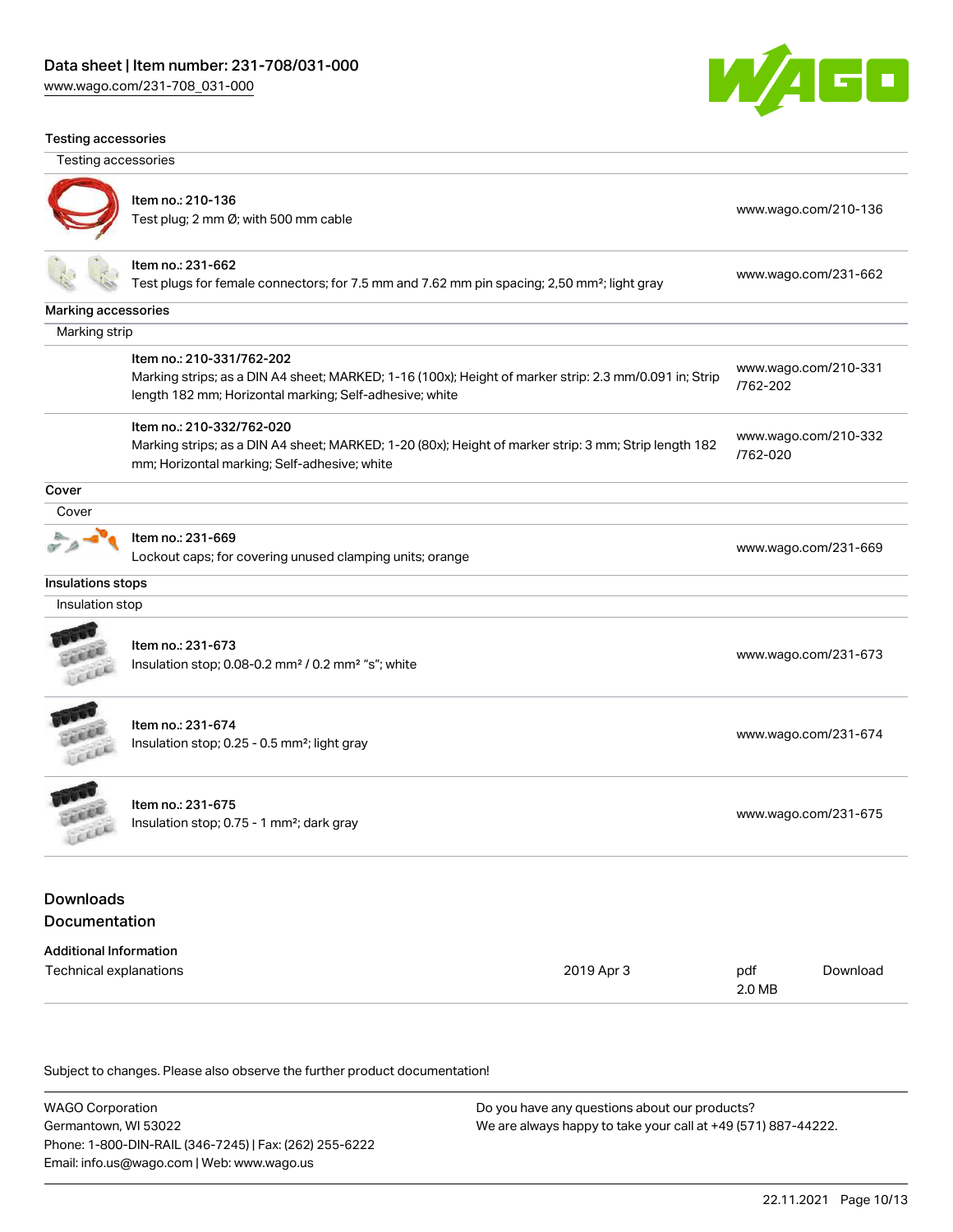

# CAD files

### CAE data

| EPLAN Data Portal 231-708/031-000                                                                                                                             | URL        | Download |
|---------------------------------------------------------------------------------------------------------------------------------------------------------------|------------|----------|
| ZUKEN Portal 231-708/031-000                                                                                                                                  | <b>URL</b> | Download |
| EPLAN Data Portal 231-708/031-000                                                                                                                             | <b>URL</b> | Download |
| CAD data                                                                                                                                                      |            |          |
| 2D/3D Models 231-708/031-000                                                                                                                                  | <b>URL</b> | Download |
| <b>Environmental Product Compliance</b>                                                                                                                       |            |          |
| <b>Compliance Search</b>                                                                                                                                      |            |          |
| Environmental Product Compliance 231-708/031-000                                                                                                              | URL        | Download |
| 1-conductor female connector; CAGE CLAMP <sup>®</sup> ; 2.5 mm <sup>2</sup> ; Pin spacing 7.62 mm; 8-<br>pole; clamping collar; 2,50 mm <sup>2</sup> ; orange |            |          |

### Installation Notes



Inserting a conductor via 3.5 mm screwdriver – CAGE CLAMP® actuation parallel to conductor entry.



Inserting a conductor via 3.5 mm screwdriver – CAGE CLAMP® actuation perpendicular to conductor entry.



Inserting a conductor into CAGE CLAMP® unit via operating lever (231-291).

Subject to changes. Please also observe the further product documentation!

WAGO Corporation Germantown, WI 53022 Phone: 1-800-DIN-RAIL (346-7245) | Fax: (262) 255-6222 Email: info.us@wago.com | Web: www.wago.us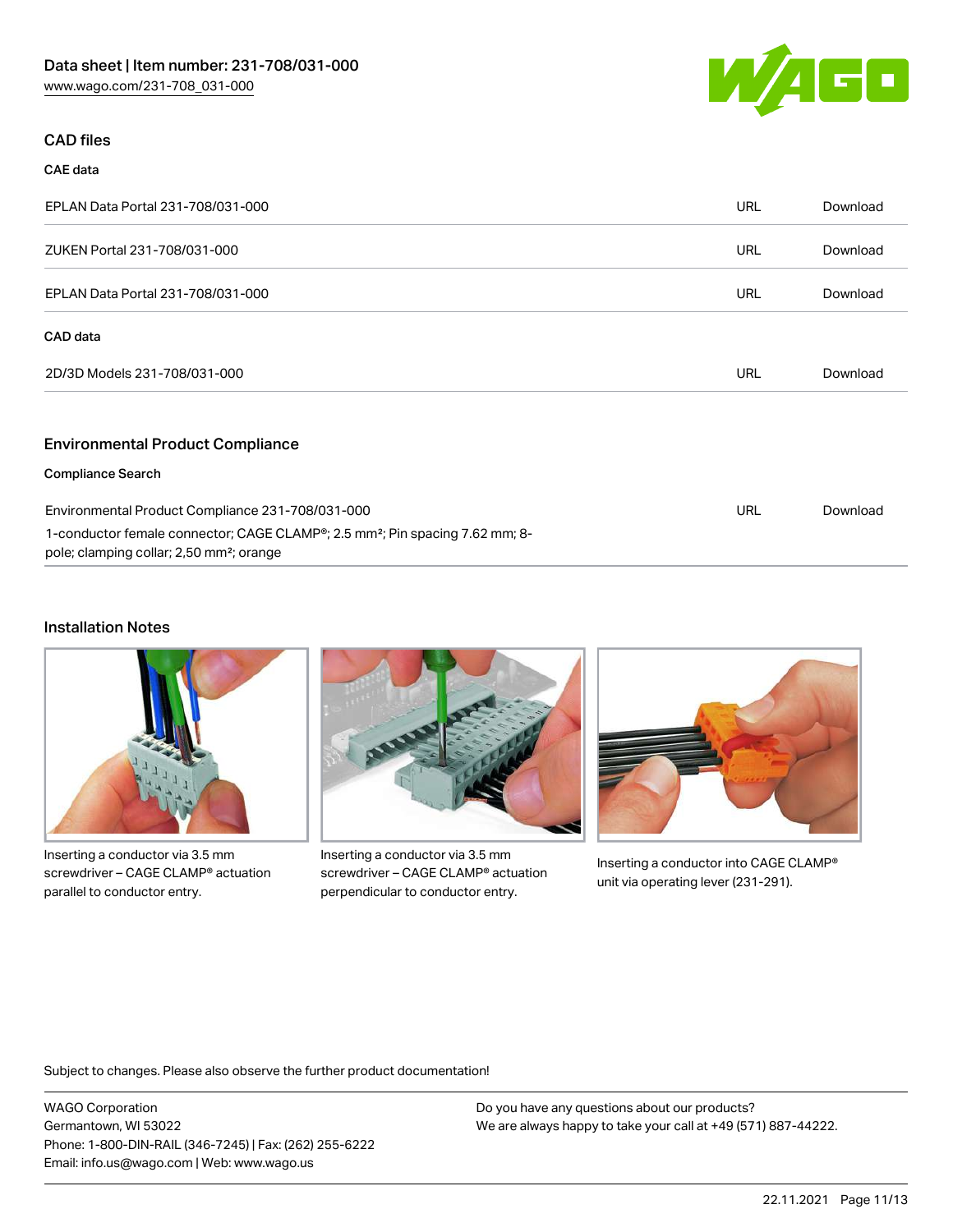



Inserting a conductor via operating tool.



Coding a female connector by removing coding finger(s).



Testing – female connector with CAGE CLAMP®

Integrated test ports for testing perpendicular to conductor entry via 2 or 2.3 mm Ø test plug

### Installation

Subject to changes. Please also observe the further product documentation!

WAGO Corporation Germantown, WI 53022 Phone: 1-800-DIN-RAIL (346-7245) | Fax: (262) 255-6222 Email: info.us@wago.com | Web: www.wago.us